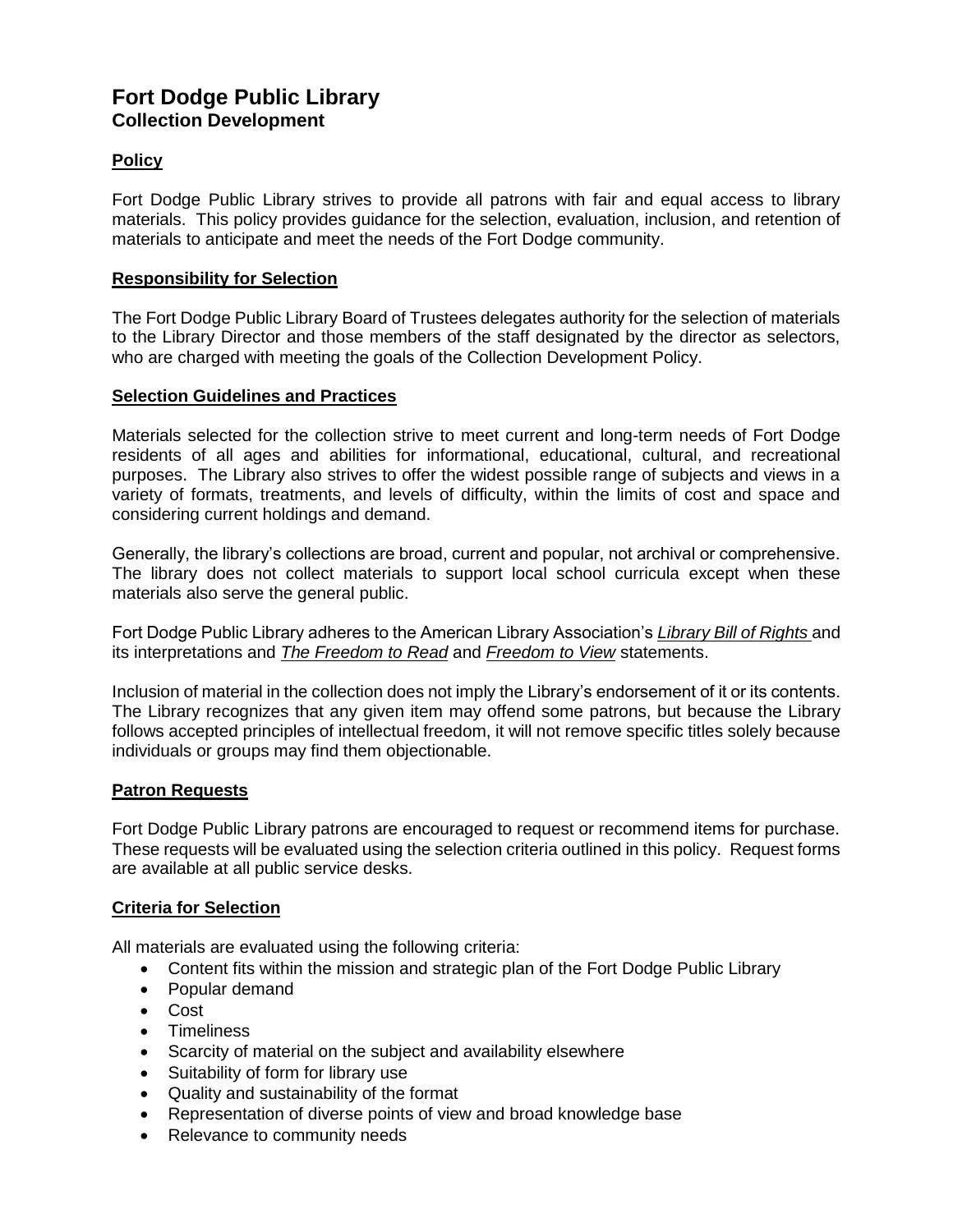- Consideration of the work as a whole
- Technical quality

Materials in electronic format are evaluated using the following additional criteria:

- Added value over other formats
- User-friendly search interface
- Remote and in-house accessibility
- Unlimited access, when possible
- Customer access based on library card number
- Vendor-provided usage statistics
- Maintained over a variety of computer platforms

An item does not need to meet all of these criteria in order to be acceptable. Other considerations may be applicable in specific subject areas or collections.

# **Formats**

Materials are purchased in the most appropriate sustainable format for library use. Fort Dodge Public Library recognizes the place of non-print formats in the collection as legitimate educational and recreational resources for the community. The library monitors the development of new formats and may add these to the collection. The continuation of current formats and the adoption of new formats will be based on market acceptance of the format, its ability to provide a cost effective alternative to existing formats, and the library's financial ability to acquire, process, and maintain a sufficient collection.

## **Multiple Copies**

Fort Dodge Public Library may respond directly to community and patron interests by purchasing multiple copies of certain items. The number of duplicate copies purchased may be determined by the number of holds placed on a given title. The library strives to meet temporary demand and still build a collection with breadth and depth.

## **Foreign Language Materials**

The library generally does not acquire materials in languages other than English; nor does it acquire foreign language films that do not provide an option for English subtitles. The library may maintain a limited collection of foreign language materials in both the adult and children's collections for recreational reading and to support educational purposes.

## **Special Collections**

Fort Dodge Public Library supports the acquisition of useful and important historical and genealogical materials related to Fort Dodge and Webster County. Materials may be obtained in print and electronic formats. Specialized resources available in other local collections will not be needlessly duplicated.

## **Collection Assessment**

Circulating collections undergo a regular assessment to make space for current materials, to make collections more attractive, to facilitate ease of use by patrons and staff, and to reduce the damage to materials caused by overcrowding, space limitations, and overuse. Assessment decisions are based on the following criteria: